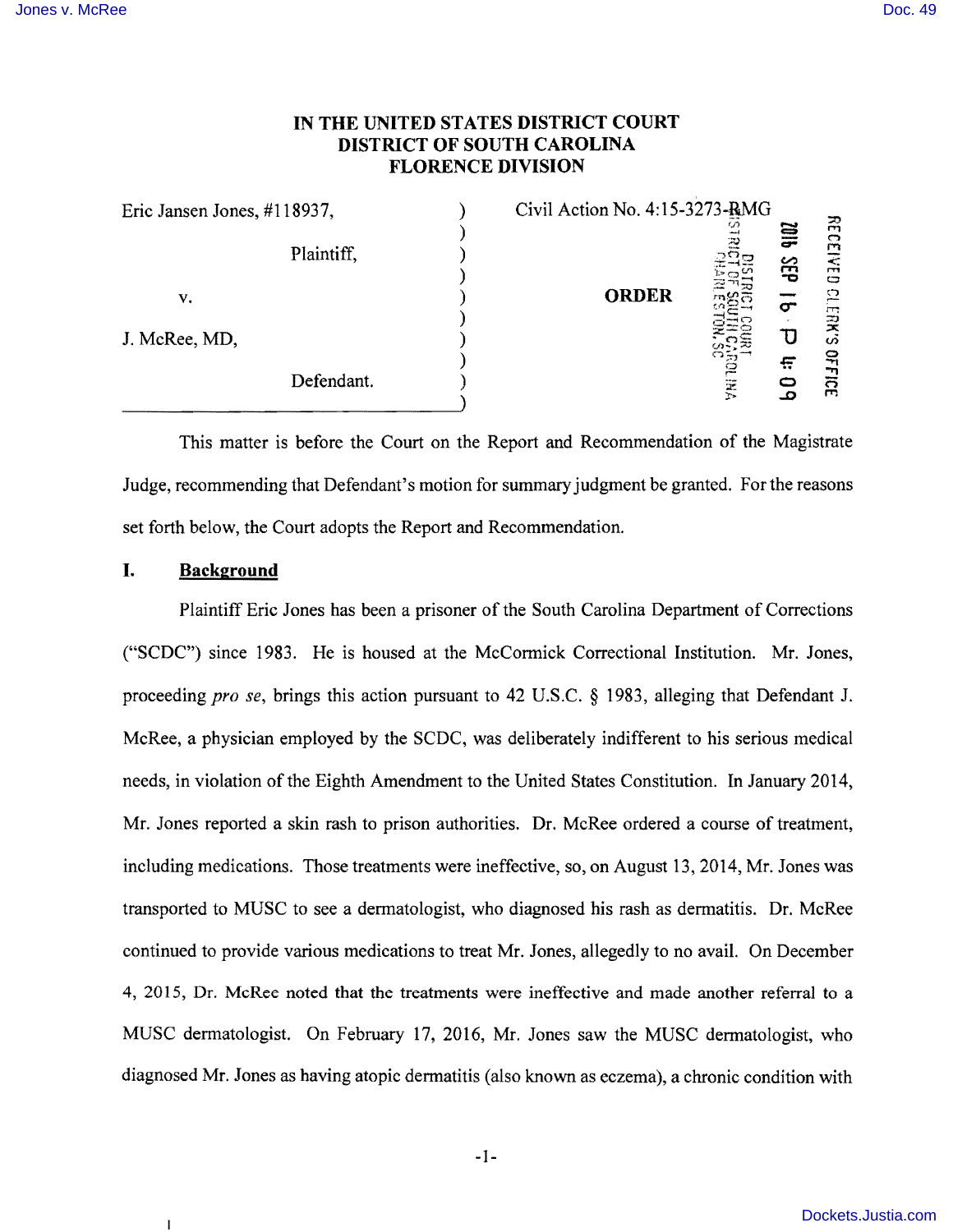a waxing and waning course. Mr. Jones has not experienced any life threatening medical problems, nor has he required any urgent or emergency medical treatment.

Mr. Jones filed this action on August 19,2015. On June 4,2016, Defendant moved for summary judgment. (Dkt. No. 36.) On August 11, 2016, the Magistrate Judge recommended granting the motion summary judgment. (Dkt. No. 43.) Mr. Jones filed timely objections to the Report and Recommendation on August 31, 2016.

#### **II. Legal Standard**

 $\mathbf{I}$ 

#### **A. Report and Recommendation of the Magistrate Judge**

The Magistrate Judge makes only a recommendation to this Court. The recommendation has no presumptive weight, and the responsibility to make a final determination remains with the Court. *Mathews* v. *Weber,* 423 U.S. 261 (1976). The Court is charged with making a *de novo*  determination of those portions of the Report and Recommendation to which specific objection is made. The Court may accept, reject, or modify, in whole or in part, the recommendation of the Magistrate Judge. 28 U.S.C. § 636(b)(1).

When a proper objection is made to a particular issue, "a district court is required to consider all arguments directed to that issue, regardless of whether they were raised before the magistrate." *United States* v. *George,* 971 F.2d 1113, 1118 (4th Cir. 1992). However, "[t]he district court's decision whether to consider additional evidence is committed to its discretion, and any refusal will be reviewed for abuse." *Doe* v. *Chao,* 306 F 3d 170, 183 & n.9 (4th Cir. 2002). "[A ]ttempts to introduce new evidence after the magistrate judge has acted are disfavored," though the district court may allow it "when a party offers sufficient reasons for so doing." *Caldwell* v. *Jackson,* 831 F. Supp. 2d 911, 914 (M.D.N.C. 2010) (listing cases).

-2-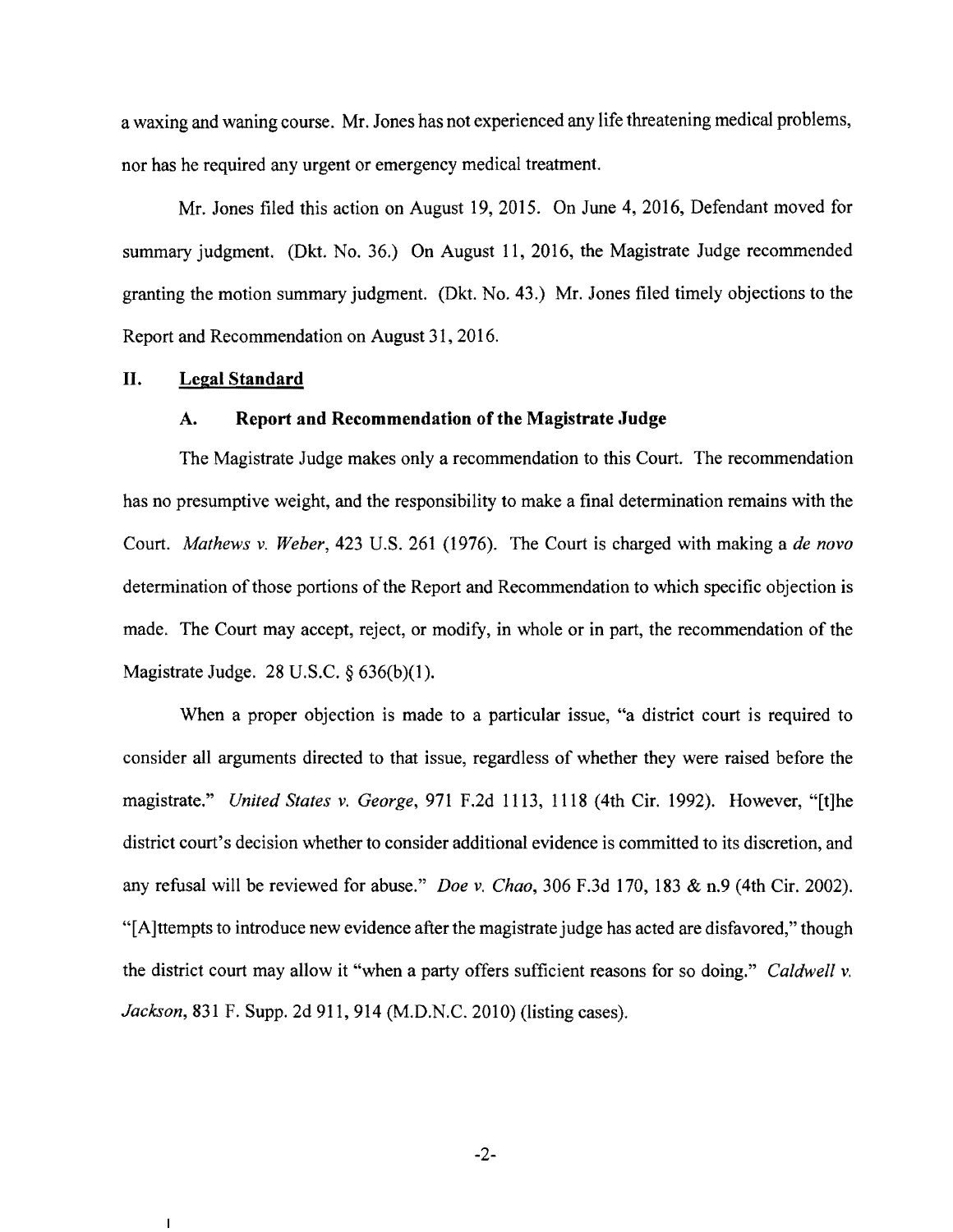### **B. Summary Judgment**

Summary judgment is appropriate if a party "shows that there is no genuine dispute as to any material fact" and that the movant is entitled to judgment as a matter of law. Fed. R. Civ. P. 56(a). In other words, summary judgment should be granted "only when it is clear that there is no dispute concerning either the facts of the controversy or the inferences to be drawn from those facts." *Pulliam Inv. Co.* v. *Cameo Props.,* 810 F.2d 1282, 1286 (4th Cir. 1987). "In determining whether a genuine issue has been raised, the court must construe all inferences and ambiguities in favor of the nonmoving party." *HealthSouth Rehab. Hosp.* v. *Am. Nat* 'I *Red Cross,* 101 F.3d 1005, 1008 (4th Cir. 1996). The party seeking summary judgment shoulders the initial burden of demonstrating to the court that there is no genuine issue of material fact. *Celotex Corp.* v. *Catrett,*  477 U.S. 317,323 (1986).

Once the moving party has made this threshold demonstration, the non-moving party, to survive the motion for summary judgment, may not rest on the allegations averred in his pleadings. *Id.* at 324. Rather, the non-moving party must demonstrate that specific, material facts exist that give rise to a genuine issue. *Id.* Under this standard, "[c]onclusory or speculative allegations do not suffice, nor does a 'mere scintilla of evidence'" in support of the non-moving party's case. *Thompson* v. *Potomac Elec. Power Co.,* 312 F.3d 645, 649 (4th Cir. 2002) (quoting *Phillips* v. *CSX Transp., Inc.,* 190 F.3d 285, 287 (4th Cir. 1999)).

### **III. Discussion**

 $\mathbf{I}$ 

Plaintiff alleges Dr. McRee was deliberately indifferent to his serious medical needs. Deliberate indifference to an inmate's serious medical needs constitutes cruel and unusual punishment under the Eighth Amendment. *Estelle* v. *Gamble,* 429 U.S. 97, 104 (1976). "A deliberate indifference claim consists of two components, objective and subjective. Objectively, the inmate's medical condition must be serious—one that has been diagnosed by a physician as

-3-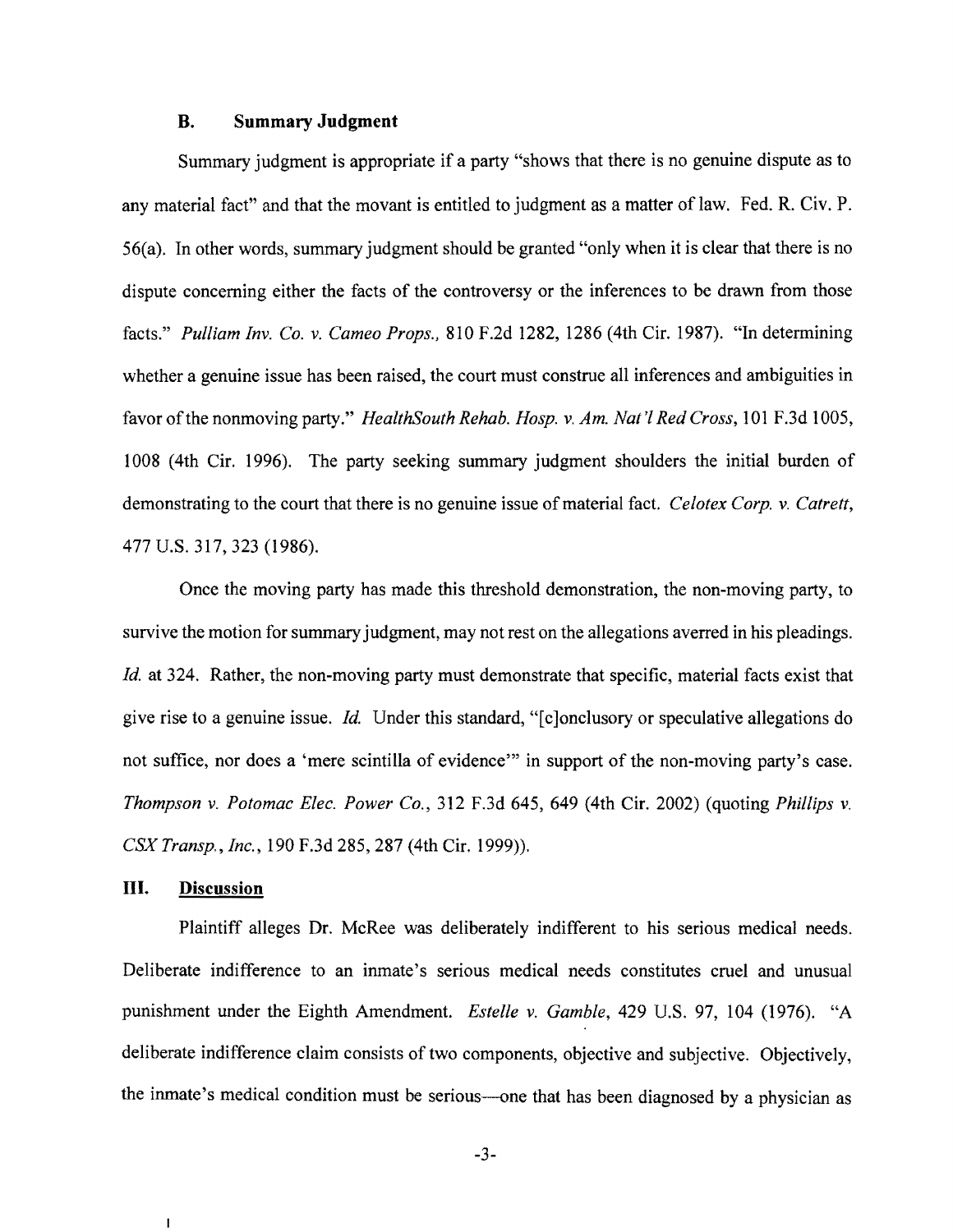mandating treatment or one that is so obvious that even a lay person would easily recognize the necessity for a doctor's attention." *Jackson* v. *Lightsey,* 775 F.3d 170, 178 (4th Cir. 2014) (internal quotation marks omitted). Subjectively, the defendant must "know of and disregard and excessive risk to inmate health or safety." *Id.* (internal quotation marks omitted). "That is a higher standard for culpability than mere negligence or even civil recklessness, and as a consequence, many acts or omissions that would constitute medical malpractice will not rise to the level of deliberate indifference." *Id.* "To show an Eighth Amendment violation, it is not enough that an official should have known of a risk; he or she must have had actual subjective knowledge of both the inmate's serious medical condition and the excessive risk posed by the official's action or inaction." *Id.* 

Dr. McRee is entitled to summary judgment as to Mr. Jones's claim for deliberate indifference to medical needs because there is no evidence he "completely fail [ed] to consider [Mr. Jones's] complaints or ... act[ed] intentionally to delay or deny [Mr. Jones] access to adequate medical care." *See Jackson* v. *Fair,* 846 F.2d 811, 817 (1 st Cir. 1988). To the contrary, medical records reveal Dr. McRee continuously treated Mr. Jones's skin condition. Mr. Jones's objections to the Report and Recommendation make clear his true complaint against Dr. McRee is that Dr. McRee failed to cure his eczema. *(See* Dkt. No. 47 at 3 (objecting to the Court dismissing his suit despite "knowing that there has not been a cure to the illness").) There is no cure for eczema. Mayo Clinic, *Atopic dermatitis (eczema),* http://www.mayoclinic.org/diseasesconditions/eczema/basics/definition/con-20032073 ("No cure has been found for atopic dermatitis."). Uncontroverted record shows Dr. McRee took all appropriate actions to diagnose Mr. Jones's condition and to provide available palliative care. Failure to cure an incurable skin condition does not violate the Eighth Amendment.

-4-

 $\mathbf{I}$